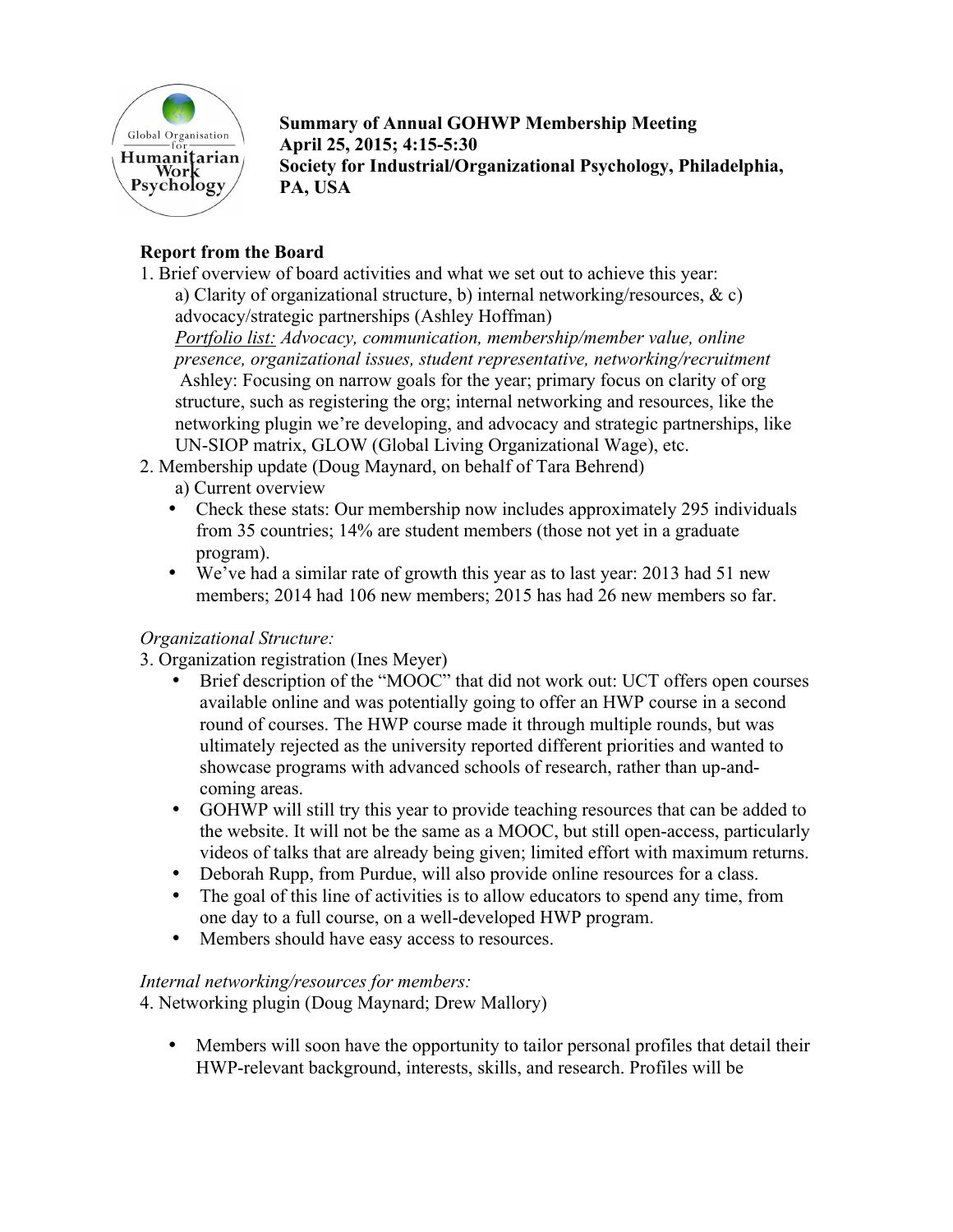automatically generated for members, but members will have the option to opt-out of having a public profile.

- Members will be able to search through existing profiles in order to connect to other members in order to increase contact and collaboration.
- This is one effort being undertaken in response to calls from members to engage in immediate HWP projects.

5. Social media presence and communication (Laura Sywulak)

a) Twitter, Facebook, LinkedIn

b) Blog and newsletter

- Laura has continued to run the blogs, social media sites, and newsletter.
- Efforts are being undertaken to keep branding consistent across pages.
- The goal is to keep content fresh and relevant; highlight changes and work undertaken by members and use the blog and newsletter to keep members apprised of HWP activities.

## *Advocacy/Strategic partnerships*

6. Project GLOW and new diplomacies (Stu Carr, Mary O'Neill Berry) General Advocacy

- Members discussed how to recruit and engage support from outside organizations.
- --from Virginia: Proposed that we do a one-shot email to SIOP members informing them about GOHWP and inviting them to join. Similar efforts should be taken with EAWOP, IAAP.
	- o This was agreed upon.
	- o Additionally, GOWHP is exploring what it takes to become a standing committee or sub-committee with SIOP;
	- o Also working with SIOP to collect information from members on what we can do to support the SDGs as work psychologists; provide link
- --from Mary/Joel: There are various other groups we should reach out to:
	- o Metro in NY
	- o the California group;
	- o Washington groups;
	- o Singapore : Applied groups
	- o OHC also overlaps;
	- o Academy of Management;
	- o critical management studies;
	- o OB division;
	- o Humanistic management group (Academy of Management?);
	- o Society for the Psychological Study of Social Issues (SPSSI);
	- o international branch of APA;
	- o International Association of Cross-Cultural Psychology
- --from Lori: GOHWP could create a small recruitment email that we can provide for people so that if they are visiting events or organizations, they can just send along an email or link
	- o Laura and Ashley will develop this.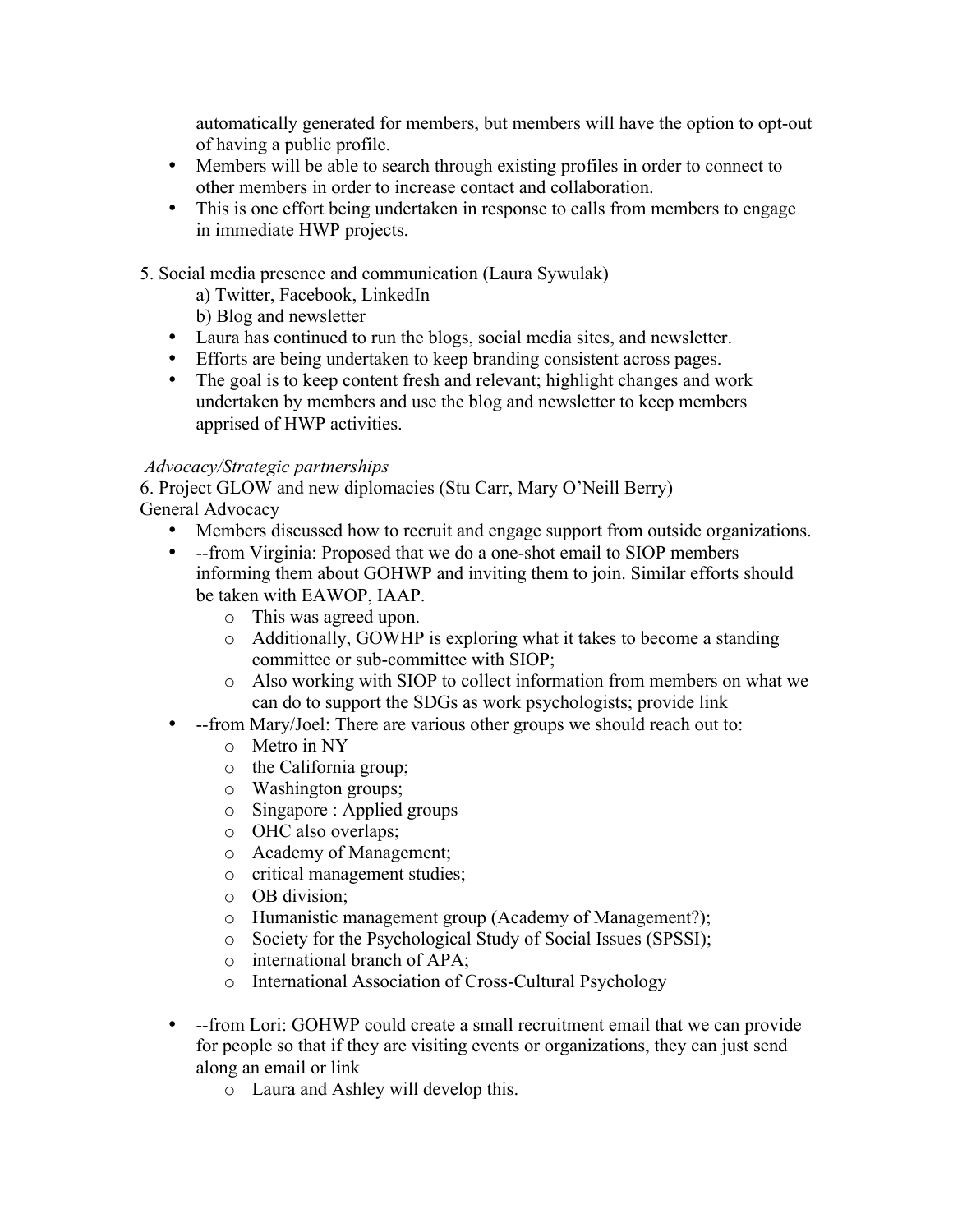- A point was made that we must be clear that GOHWP members must be involved in work, not just humanitarian aims, psychology in general, or international groups.
	- o We must also make sure that we are not only focusing on American groups; must also think of places where I/O psychologists are (like SHRM, Academy of Management, etc.) but are not I/O-centric.

#### Project Glow

- (Global Living Organizational Wage) a new network of teams focused on the business case for living wages, based on org psych of capability enhancement and shared prosperity \*(Mary I forgot to mention I will be meeting with IO staff from Baltimore Uni, where the US LW campaign started off in 1994). In this project we need a range of New Diplomacies to complement the existing armamentarium of KSAOs in IO, including the participation of a professional network like GOHWP, whose members through a soon-to-be LW website can contact their country or city team, offer to collaborate in a variety of ways from co-researching to publicising to recruiting samples, etc.
	- o ----From Stu on Living Wage: GOHWP should act as a resource/networking hub for living wage projects (similar to the networking space); Stu and Ashley will work on making it accessible for people; create a list of people/partners that are already doing this, so that we don't have to start from scratch—providing descriptions and smaller projects with easy accessibility to help people do the research in their own communities
	- o there are already some existing teams in place; wants GOHWP to have volunteer/paid consultants for this initiative; these would be routes for networking in an attempt to expand the GOHWP/GLOW initiative
	- $\circ$  Reference the NYT article on Denmark; raising the living wage- $\circ$  it doesn't mean that when the lowest level is raised that other things that are negative happen to others in the society; positive effects;
		- o Mary thinks that we should be looking for the information that's already been done; we should be collecting information rather than CREATING new information;
		- o From Lori: Haroon Bhorat- does work on minimum wage; UN consults on SDGs; might be worth speaking with him to figure out what his thoughts are
		- o From Mary: As I/O, we need to build a business case as to why we need to be at the table